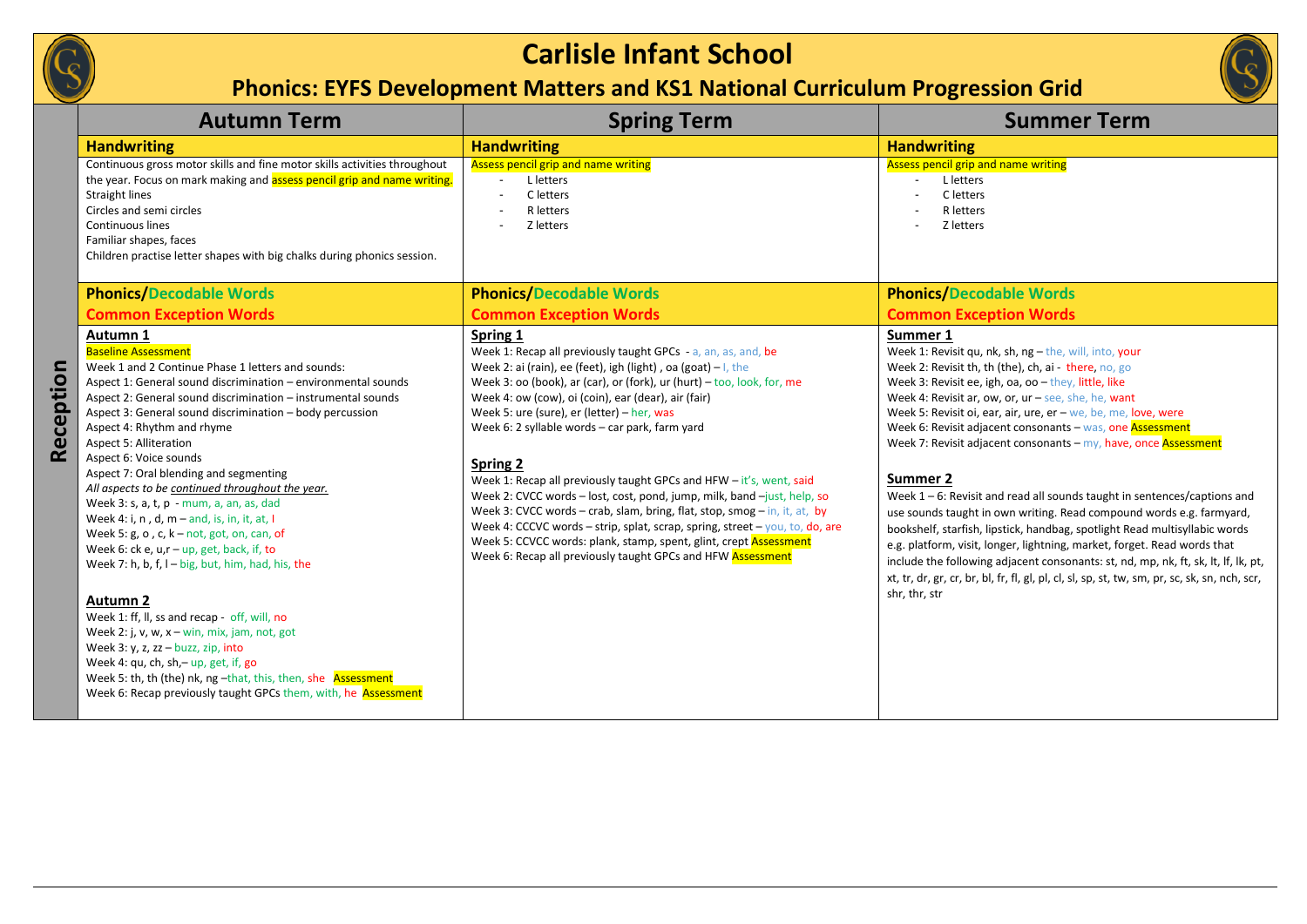|                                       | <b>Autumn Term</b>                                                                                                                                                                                                                                                                                                                                                                                                                                                                                                                                                                                                                                                                                                                                                                                                                                                                           | <b>Spring Term</b>                                                                                                                                                                                                                                                                                                                                                                                                                                                                                                                                                                                                                                                                                                                                             | <b>Summer Term</b>                                                                                                                                                                                                                                                                                                                                                                                                                                                                                                                                                                                                                                                                                 |
|---------------------------------------|----------------------------------------------------------------------------------------------------------------------------------------------------------------------------------------------------------------------------------------------------------------------------------------------------------------------------------------------------------------------------------------------------------------------------------------------------------------------------------------------------------------------------------------------------------------------------------------------------------------------------------------------------------------------------------------------------------------------------------------------------------------------------------------------------------------------------------------------------------------------------------------------|----------------------------------------------------------------------------------------------------------------------------------------------------------------------------------------------------------------------------------------------------------------------------------------------------------------------------------------------------------------------------------------------------------------------------------------------------------------------------------------------------------------------------------------------------------------------------------------------------------------------------------------------------------------------------------------------------------------------------------------------------------------|----------------------------------------------------------------------------------------------------------------------------------------------------------------------------------------------------------------------------------------------------------------------------------------------------------------------------------------------------------------------------------------------------------------------------------------------------------------------------------------------------------------------------------------------------------------------------------------------------------------------------------------------------------------------------------------------------|
|                                       | <b>Handwriting</b>                                                                                                                                                                                                                                                                                                                                                                                                                                                                                                                                                                                                                                                                                                                                                                                                                                                                           | <b>Handwriting</b>                                                                                                                                                                                                                                                                                                                                                                                                                                                                                                                                                                                                                                                                                                                                             | <b>Handwriting</b>                                                                                                                                                                                                                                                                                                                                                                                                                                                                                                                                                                                                                                                                                 |
|                                       | Autumn 1:<br>Recap letter families: c, l, r, x; model cursive print during shared writing.<br>Week 4: I letters<br>Week 5: c letters<br>Week 6: r letters (and k)<br>Week 7: z letters<br>Autumn 2:<br>Week 1 - 3: Capitals - straight lines, curved lines, diagonal lines<br>Week 4: I letters<br>Week 5: c letters<br>Week 6: r letters                                                                                                                                                                                                                                                                                                                                                                                                                                                                                                                                                    | Spring 1<br>Week 1 and 2: descenders below the line $- p$ , f, g, y, j, q<br>Week 3 and 4: joining to 'x' heights I letters<br>Week 5 and 6: assess pencil grip<br><b>Spring 2</b><br>Week 1 and 2: joining o from the top<br>Week 3 and 4: joining r from the top<br>Week 5 and 6: joining ascenders                                                                                                                                                                                                                                                                                                                                                                                                                                                          | Summer 1:<br>Week 1 and 2: joining w from the top<br>Week 3 and 4: joining from descenders<br>Week 5 and 6: Revisit capital letters<br>Summer 2:<br>Revisit all letter families, joins and descenders under the line.                                                                                                                                                                                                                                                                                                                                                                                                                                                                              |
|                                       | Week 7: z letters<br><b>Phonics</b>                                                                                                                                                                                                                                                                                                                                                                                                                                                                                                                                                                                                                                                                                                                                                                                                                                                          | <b>Phonics</b>                                                                                                                                                                                                                                                                                                                                                                                                                                                                                                                                                                                                                                                                                                                                                 | <b>Phonics</b>                                                                                                                                                                                                                                                                                                                                                                                                                                                                                                                                                                                                                                                                                     |
|                                       | Autumn 1                                                                                                                                                                                                                                                                                                                                                                                                                                                                                                                                                                                                                                                                                                                                                                                                                                                                                     | Spring 1                                                                                                                                                                                                                                                                                                                                                                                                                                                                                                                                                                                                                                                                                                                                                       | Summer 1                                                                                                                                                                                                                                                                                                                                                                                                                                                                                                                                                                                                                                                                                           |
| Progression<br>$\blacksquare$<br>Year | Transition (Reception to Year 1) Baseline phonics screening assessment<br>during first three weeks.<br>Week 1 - 3 Recap on previously taught GPCs, HFWs and focus on words<br>containing the following adjacent consonant - st, nd, mp, nk, ft, sk, lt, lf,<br>lk, pt, xt, tr, dr, gr, cr, br, bl, fr, fl, gl, pl, cl, sl, sp, st, tw, sm, pr, sc, sk, sn,<br>nch, scr, shr, thr, str<br>Week 4: ea, aw, oi, ur,<br>Week 5: a-e, i-e, o-e, u-e,<br>Week 6: are, er, ow, ai,<br>Week 7: oa, ew, ire, ear<br><u>Autumn 2</u><br>Week 1: ure, ie (tie), ue, wh,<br>Week 2: tion, tious, (w)a (wasp), ph,<br>Week 3: oe, au, e-e, ea (head),<br>Week 4: y (baby), ey (honey), kn (knight), wr (wrote)<br>Week 5: , c (city), tch (catch), g (giraffe), mb (numb),<br>Week 6: ere (where/ there), ore (more), eer (deer), dge (fudge),<br>Week 7: or (work), (were and here), a (bath), al (palm) | Week 1: Assessment Phonics Screening and recap vowel digraphs<br>Week 2: ui (fruit), gn (gnome), ve (groove), ch (choir),<br>Week 3: ce (fence), se (house), u (pull), i (wild),<br>Week 4: al (walk), dd/bb, le (purple), ey (grey),<br>Week 5: rr, tt, mm, nn, ou (boulder), ore (shore)<br>Week 6: ear (learn, bear), ge (orange), ie (thief), y (fly)<br>Spring 2<br>Week 1: Compare and recap ai/ay/a-e and ee/ea/e-e/y,<br>Week 2: Compare and recap igh/i-e/y/ie and ow/oa/o-e/oe/ ou<br>Week 3: Compare and recap oo/ue/ew/u-e, and or/au/aw, ore, our (four)<br>Week 4: Compare and recap er/ur/ir/ or/ear, and oi/ oy,<br>Week 5: Compare and recap ear/ air/ are and ou/ow,<br>Week 6: Adding the prefix un - unhappy, undo, unload, unwell, unsafe | Week 1: <b>Assessment Phonics Screening</b> Suffix: adding s or es<br>Week 2: Suffix: ing, ed (no change)<br>Week 3: Suffix est, er (no change)<br>Week 4: Revisit consonant digraphs<br>Week 5: ou (group, shout, could), ow, y (fly, yak, baby)<br>Week 6: ou (group, short, could), wh/w<br>Week 7: - ai/ay/a-e, igh/i-e/y/ie, ee/ea/e-e/y, ow/oa/o-e/oe, oo/ue/ew/u-e<br>Summer 2<br>Week 1: Recap of all prior taught GPCs<br>Week 2: Phonics Screening revision/practise<br>Week 3: Recap double letters nn, mm, tt, bb, dd, pp<br>Week 4: ire, wh/w, u (oo) and, j/dge/ge/g,<br>Week 5: ch/ tch,<br>ear/eer/ere<br>Week 6: ph/ f/ ff, and c/s/ce/se<br>Week 7: ar/a/ al (ar) and n/nn/gn/kn |
|                                       | <b>Common Exception Words/High Frequency words</b>                                                                                                                                                                                                                                                                                                                                                                                                                                                                                                                                                                                                                                                                                                                                                                                                                                           | <b>Common Exception Words/High Frequency words</b>                                                                                                                                                                                                                                                                                                                                                                                                                                                                                                                                                                                                                                                                                                             | <b>Common Exception Words/High Frequency words</b>                                                                                                                                                                                                                                                                                                                                                                                                                                                                                                                                                                                                                                                 |
|                                       | Autumn 1<br>Week $1 - 3$ : Recap on previously taught words: the, no, go, into my, they, all,<br>are, so, do, out, is, his, has<br>Week 4: said, have, be, he, me, she, we<br>Week 5: what, have, love, no, go<br>Week 6: down, come, some, was, why<br>Week 7: one, once, says, you<br>Autumn 2<br>Week 1: where, there, their, here<br>Week 2: ask, today, are<br>Week 3: what, was, were<br>Week 4: friend, school<br>Week 5: know, they, your, little<br>Week 6: are, were, was, you, oh<br>Week 7: of, said, says, people                                                                                                                                                                                                                                                                                                                                                               | Spring 1<br>Week 1: go, so, by, my, Mr, Mrs<br>Week 2: have, love, live, give<br>Week 3: my, by, why, ask, asked<br>Week 4: put, push, pull, full<br>Week 5: should, would, could<br>Week 6: love, come, some, water<br>Spring 2<br>Week 1: one, once, ask, who, again<br>Week 2: friend, school, many<br>Week 3: today, called<br>Week 4: here, there, where, work<br>Week 5: days of the week<br>Week 6: any, eyes, please                                                                                                                                                                                                                                                                                                                                   | Summer 1<br>Week 1: months of the year<br>Week 2: house, our, because<br>Week 3: should, would, could<br>Week 4: thought, through<br>Week 5: people, Mr, Mrs<br>Week 6: put, push, pull, full<br>Week 7: oh, little, different<br>Summer 2<br>Week 1: water, their, laughed<br>Week 2: who, again<br>Week 3: called<br>Week 4: months of the year<br>Week 5: days of the week<br>Week 6: Consolidate all HG words                                                                                                                                                                                                                                                                                  |